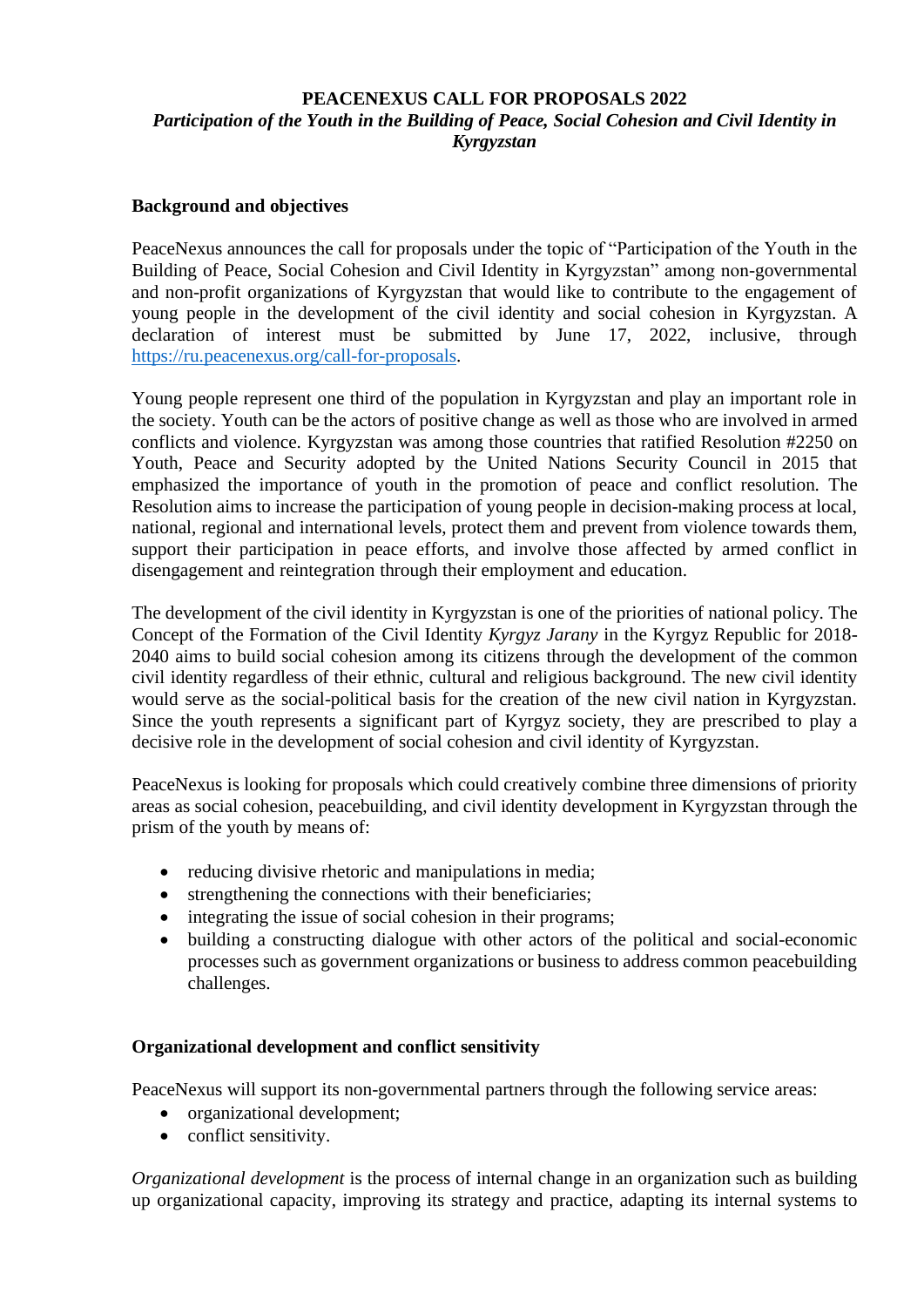various challenges and circumstances, and making it more effective in pursuing its peacebuilding goals. Organizational development targets those organizations that make meaningful contributions to local peacebuilding, and help them strengthen core capacities related to management, learning, strategic priorities, so that they could make relevant and sustainable contributions to the development of peaceful societies.

*Conflict sensitivity* is the process that helps an organization adapt to the changing context and contribute to social cohesion of their community. Growing inequality, political violence and environmental degradation present senior challenges to Kyrgyzstan. Civil society represented by various non-governmental organizations are trying to address those challenges through conflict analysis and other non-violent activities. At the same time, the peacebuilding process is not always smooth. While many organizations have a potential to contribute positively to social cohesion and peace in the community, their actions may unintentionally exacerbate social tensions and even lead to violence.

Although two types of support, organizational development and conflict sensitivity, overlap, they are considered as separate because organizational development support is mainly offered to peacebuilding champions to address internal challenges, while conflict sensitivity support aims at any non-governmental organization that is challenged to understand and operate on peacebuilding issues.

### **Eligibility and selection criteria**

Applicants should meet the following criteria:

- Be a non-governmental non-profit organization;
- Have building peace and social cohesion in the community as the core mission of the organization (for organizational development applications) or as the core challenge of the current agenda (for conflict sensitivity applications);
- Be directly responsible for the preparation and submission of the application and further management of the process if selected.

Applicants should meet the following criteria if selected:

- Relevance of the applicant and its role in contributing to the peacebuilding agenda: nexus between social cohesion, peacebuilding and civil identity development through the prism of the youth;
- Readiness to engage in an organizational and/or conflict sensitivity development process.

#### **What is outside of the scope of PeaceNexus support and cannot be funded?**

- Operational activities (any kind of project or programme activities)
- Core funding
- Administrative overhead costs
- Equipment, furnishings or office rent
- Financial audits
- Tuition for degree programs
- Accreditation processes
- Campaigns for building capital/endowments
- Staff costs or recurring board expenses
- One-off trainings and other capacity building measures unrelated to the broader objectives.